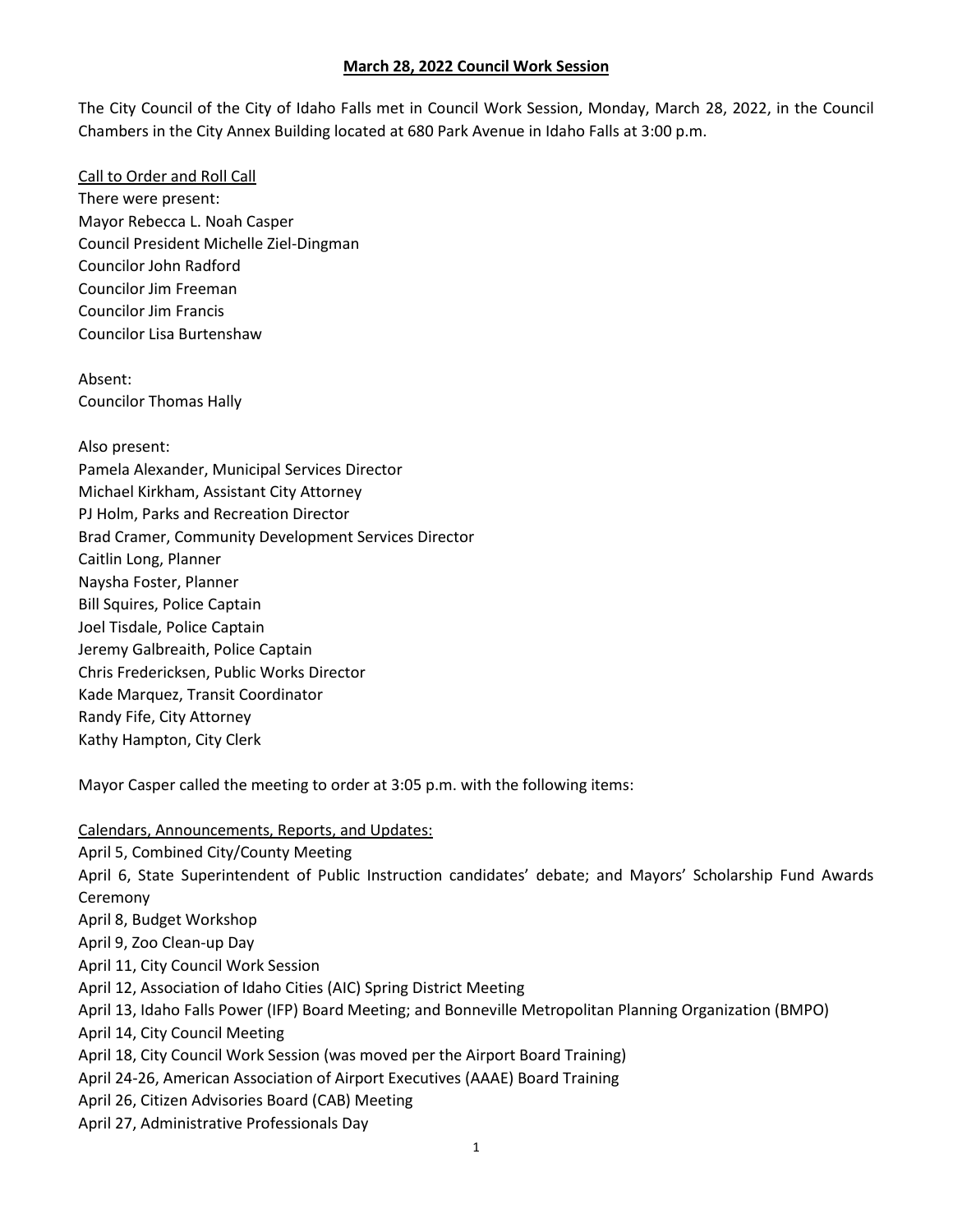April 28, City Council Meeting; and Special IFP Board Meeting (tentative) April 29, National Arbor Day (will be commemorated with tree planning at a later day)

Mayor Casper noted ribbon cuttings for the splash pad and IFP Paine Substation will be forthcoming, the American Rescue Plan Act (ARPA) funding committee meetings are on-going, and she recommended budget conversations occur per liaison assignments. She also stated the legislators have stopped legislating although they intend to reconvene for any vetoes.

### Liaison Reports and Councilmember Concerns:

Council President Dingman stated she will be absent from the March 31 City Council Meeting.

Councilor Freeman stated an Idaho Falls Fiber (IFF) Open House will be held March 30, applications are still being accepted for the IFP Energy Resource Advisory Committee, and (a section of) Park Avenue is under construction. Councilor Francis stated City Club on March 30 will address the Ukraine/Russia situation.

Councilor Burtenshaw stated, per Director Fredericksen, the Idaho Transportation Department (ITD) received no bids for the 17<sup>th</sup> Street and Woodruff Avenue project. She noted Director Fredericksen is currently in conversation with ITD, noting the project may not occur for summer as scheduled.

Councilor Radford stated the homelessness event held by the Idaho Falls Police Department (IFPD) and Eastern Idaho Public Health (EIPH) was very successful. He also stated fundraising is continuing for Funland, and the zoo opening is scheduled for April 13. He noted federal funding for the Small Modular Reactor (SMR) in the amount of \$1.4B was re-approved in the budget.

# Municipal Services/Discussion: City-owned Property:

Mayor Casper indicated parties are interested in this particular property, and she is aware of a particular group who is willing to pay market value for the property. Director Alexander recapped the property description (from the February 22, 2022 Council Work Session) which consists of four (4) parcels of land (totaling 8.6 acres) adjacent to Pinecrest Golf Course, the property was donated to the city in November 2016, and appraisal Market Value "as is" at \$610,000. She stated an updated property appraisal value of land is in process. She also stated the property interest is from Elevate Academy Charter School which is a network of year-round  $6<sup>th</sup>$  to 12<sup>th</sup> grade Career Technical Charter Schools in Idaho. She indicated Elevate Academy has requested to be on-site for property investigative work which includes survey, Phase 1 environmental, and geotech investigation. She also indicated once results from this investigative work are received, Elevate Academy will then decide if they wish to proceed forward with the property purchase.

Director Alexander reviewed the next steps, including determining the path to move forward pending the results of the on-site investigative work. She also recapped the steps for sale or conveyance of real property, including:

- Exception to convey property to a "tax supported government unit"
- Sale or conveyance of real property
	- o Fair market value
	- o Less than fair market value
- Lease property

Mayor Casper reviewed the next steps required by the city, including a public hearing to potentially be held April 28, pending council's decision. Per Council President Dingman, Director Alexanderstated the property was donated to the Parks and Recreation (P&R) Department to be used as a retention pond for Pinecrest Golf Course. Also per Council President Dingman, Director Alexander stated the funds could be directed per council. Councilor Radford questioned if the entire parcel must be sold as he believes the city already owned a section of the parcel. He believes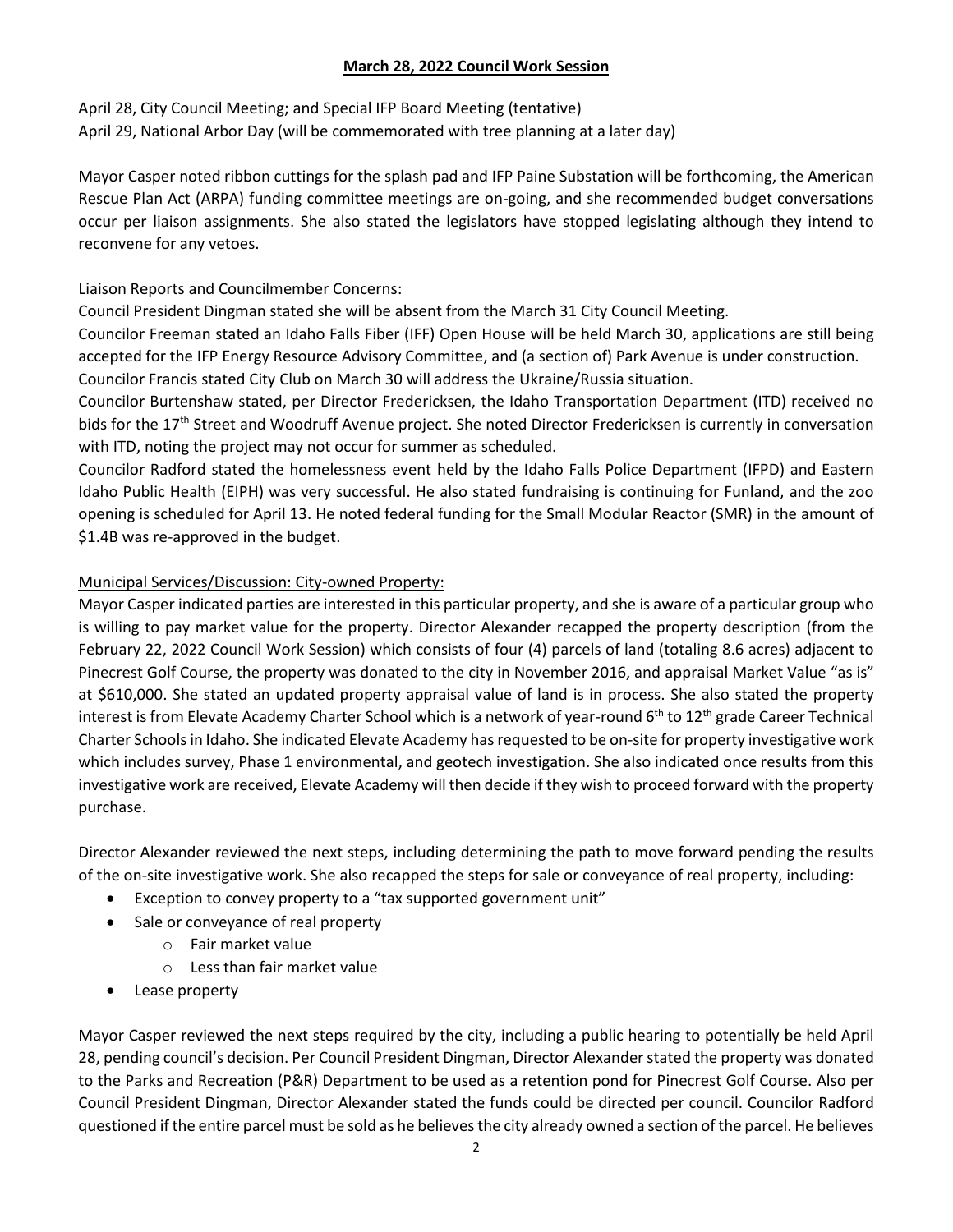if the city is going to sell property to generate revenue this property should go to public auction. Discussion followed regarding charter schools being a tax supported governmental entity, noting schools can receive their charter from a school district. Mr. Kirkham explained a tax supported entity, stating this particular school does have a charter. Per Councilor Radford, Director Holm stated two (2) additional parcels in this area have recently sold. Councilor Radford prefers a portion of these parcels be used for a pocket park. Mayor Casper indicated conversation has occurred with Elevate Academy regarding some horticulture activities, which could include a community park. Per Council President Dingman, Director Holm stated the road along the parcels (Vernon Avenue to Bennett Avenue) is paved. Brief discussion followed regarding the potential nuances/environmental issues on the property. Council President Dingman stated she would be in favor of selling the property at the 2022 fair market value to this entity, and potentially keeping a section as suggested by Councilor Radford, or have an alternate option for public auction. She hopes the dollars are retained in P&R. Councilor Radford prefers the property go to auction. He also prefers this area connecting to other pathways. Councilor Francis agreed with Council President Dingman, although he wants to ensure there is enough area for a park if Elevate Academy does not want the entire parcel. He also wants to ensure there is an easement. Councilor Burtenshaw prefers the higher market value amount, with \$610,000 being the minimum, with the funds going toward P&R. Councilor Radford believes potential revenue could be lost if this property is sold to Elevate Academy as schools don't benefit the city in future tax revenue, noting municipal buildings could bring in revenue every year in perpetuity. Mayor Casper believes the workforce provided by Elevate Academy benefits the community. Director Holm believes the appraisal in 2016 was performed by the seller and may not be worth what the actual amount indicated in 2016. Mr. Fife stated the city's practice has been to not access a donation for a tax benefit, and there would not have been negotiations regarding the value. Councilor Freeman believes this is an opportunity for development, which has not been previously presented. Following additional brief comments, Mayor Casper stated the city will move forward with the next steps to sell the property.

### Community Development Services/Discussion: Rezone of Park Property:

Mayor Casper stated the property (as previously discussed) had been zoned Limited Commercial (LC) but was changed to Parks when the city obtained it. She believes it would benefit any potential buyer if the zone was changed back to LC. Director Cramer believes there are advantages to rezone the property if the city's intent is to dispose of the property. He noted the current zone would not allow any building, and a rezone would be required if Elevate Academy were to acquire the property. He stated LC, as one of the most flexible zones, is an option for a zone, although, he cautioned the council that they must be comfortable with everything allowed in that particular zone. He also stated there are a lot of options for the rezone of the property. Director Cramer indicated the property has been platted, although, he reiterated due to the current zone, no structure could be built on the property. Per Councilor Freeman, Director Cramer stated this property was annexed numerous years ago. He reviewed the previous zones of the property. Discussion followed regarding a buffer to Pinecrest Golf Course, Coca-Cola, and the adjacent houses as well as leaving a section of the parcel zoned as Parks to allow a pocket park. Per Mayor Casper, Director Holm stated staff is currently maintaining park facilities in the adjacent area although funding for the development of a park would need to be allocated from council. Councilor Burtenshaw clarified she is not committing the city for development of a park. Brief comments followed regarding zoning options for the parcels. Mayor Casper indicated an action for this property may be forthcoming.

### Community Development Services/Discussion: Proposed Accessory Dwelling Unit (ADU) Code:

Director Cramer stated housing was thoroughly discussed during the neighborhood meetings for Imagine IF, including a variety of housing types that made sense 'anywhere', 'at all', and 'somewhere'. He indicated ADUs were the only housing type that at least 50% of respondents in every neighborhood stated they would be okay with, except for one (1) area of town which was a 50/50 split. He also stated ADUs are currently allowed in most zones, and the proposal is to allow ADUs in all zones. Director Cramer reviewed Standards for Allowed Land Uses, including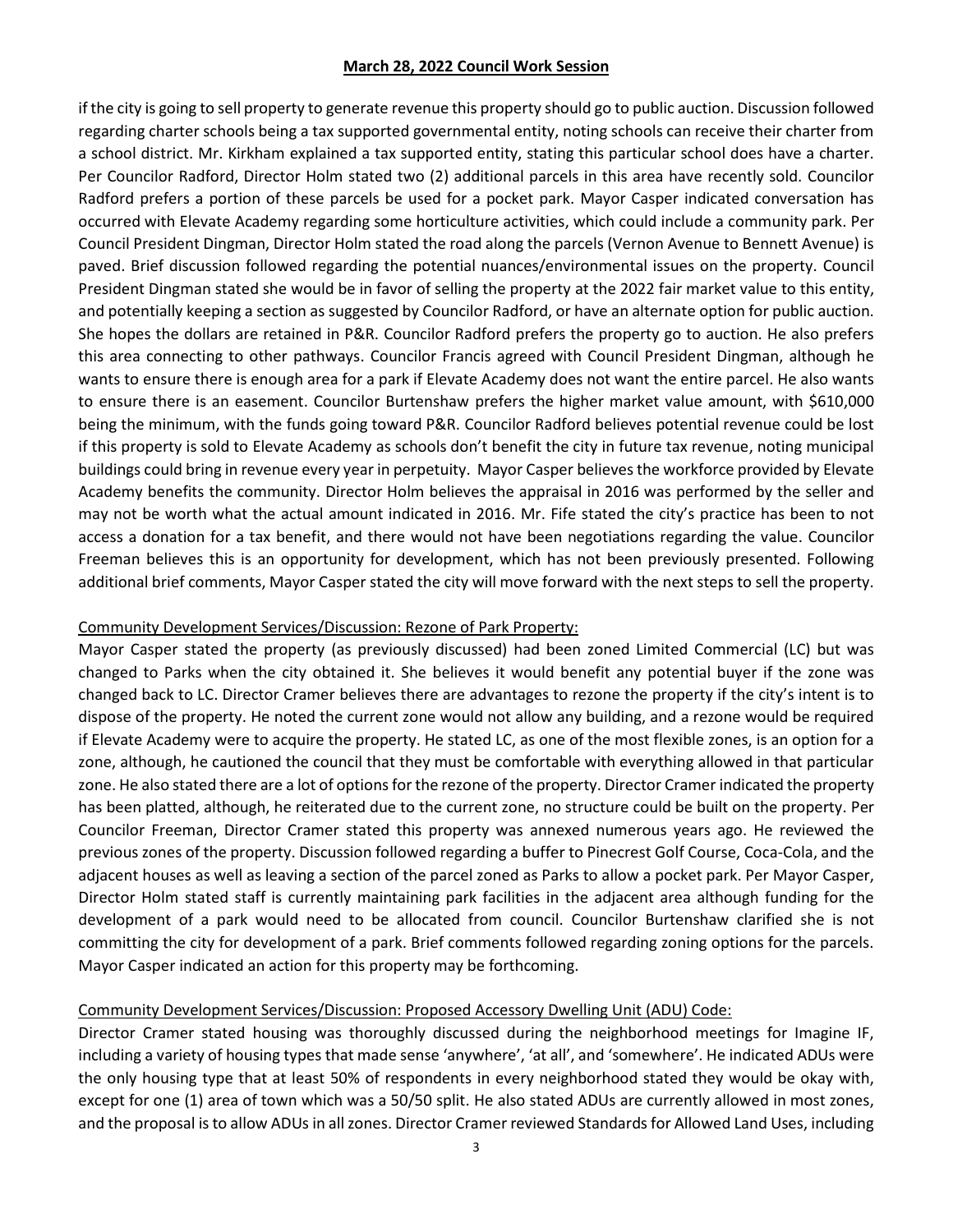the clarification of caretaker's residence in Industrial Zones. Additional review: recreational vehicles will not be permitted for use as an ADU; clarification of parking on the lot to include a driveway; ADUs will not be counted towards density calculations; and discussion of removing the requirement of one (1) bedroom per suggestion by Community Development Services staff. Brief discussion followed regarding the maximum size of an ADU of 750 square feet as well as utilities. Per Councilor Radford, Director Cramer stated an ADU would be included in impact fees as they are an added load to the system. Councilor Freeman expressed his concern for ADUs being built for potential Airbnb's. Council President Dingman believes short-term rentals are controlled by household size and lifestyle. She also believes the allowance of separate structures could create challenges. Director Cramer stated the State has preempted the ability to regulate short-term rentals. He believes there are pros and cons to short-term rentals in terms of filling housing needs. He also stated, per ADUs, the owner is required to live on site in the main residence or the ADU. He also believes, due to the housing shortage, he is not as concerned for short-term rentals. He reiterated there is broad community support for ADUs. Councilor Radford believes those individuals concerned with housing shortage should be open to ADUs as these could solve problems as short-term rentals. He also believes this could bring individuals into walkable centers. Discussion followed regarding attached and detached ADUs, the impact to the property, the setback, neighborhood covenants, parking spaces, the use of the structure, any adjustments, lot coverage (40% maximum in the R1 zone), and separation to the adjacent property line. Mayor Casper stated this item will be included on the March 31 City Council Meeting agenda.

### Parks and Recreation/Land and Water Conservation Fund (LWCF) Discussion: Conversion Site Proposal:

Director Holm stated getting back into compliance with LWCF has been a priority with the P&R Department and the administration. He realizes this is a funding mechanism, and the city has been non-compliant for more than 25 years. He indicated it has been a battle, although, he believes there have been positive steps forward. Director Holm provided an update regarding the LWCF: the city's internal LWCF conversion group has been meeting to work through the LWCF conversion process; 2016 Yellow Book appraisals have been updated and will be in hand soon; a Yellow Book appraisal has been started on the Meppen Field area, although the appraisal has been stopped pending council and National Park Service (NPS) approval; P&R representative Kathy Muir will be meeting with NPS's Seattle Office LWCF Compliance Manager in the near future, this meeting will be an introduction to the LWCF projects and concerns that are currently being worked on; Ms. Muir will be in Idaho Falls mid-April, Director Holm will have discussion regarding the proposed conversion site; and Ms. Muir and Director Holm will have a conference call with the LWCF Compliance Manager during the week of April 20.

Director Holm reviewed the non-compliant properties –

Esquire Park – funding used for park development in 1983: \$26,000 from LWCF

Director Holm stated in the late 1980's the city sold a piece of property to the neighbor for an extension of a garage, and another neighbor added a fence.

Yellow Book appraisal conversion amount: .183 acres @ \$20,000/acre = \$3,660 (2016 appraisal) Conversion requirements: development of property appraising at a minimum of \$3,660

Dora Erickson – funding used for park development in 1973: \$68,858 from LWCF Director Holm stated this area contained playground equipment as well as baseball and soccer fields. He indicated when the school was reconstructed it was built over the top of this area. Yellow Book appraisal conversion amount: 3.618 acres @ \$20,000/acre = \$72,360 (2016 appraisal) Conversion requirements: development of property appraising at a minimum of \$72,360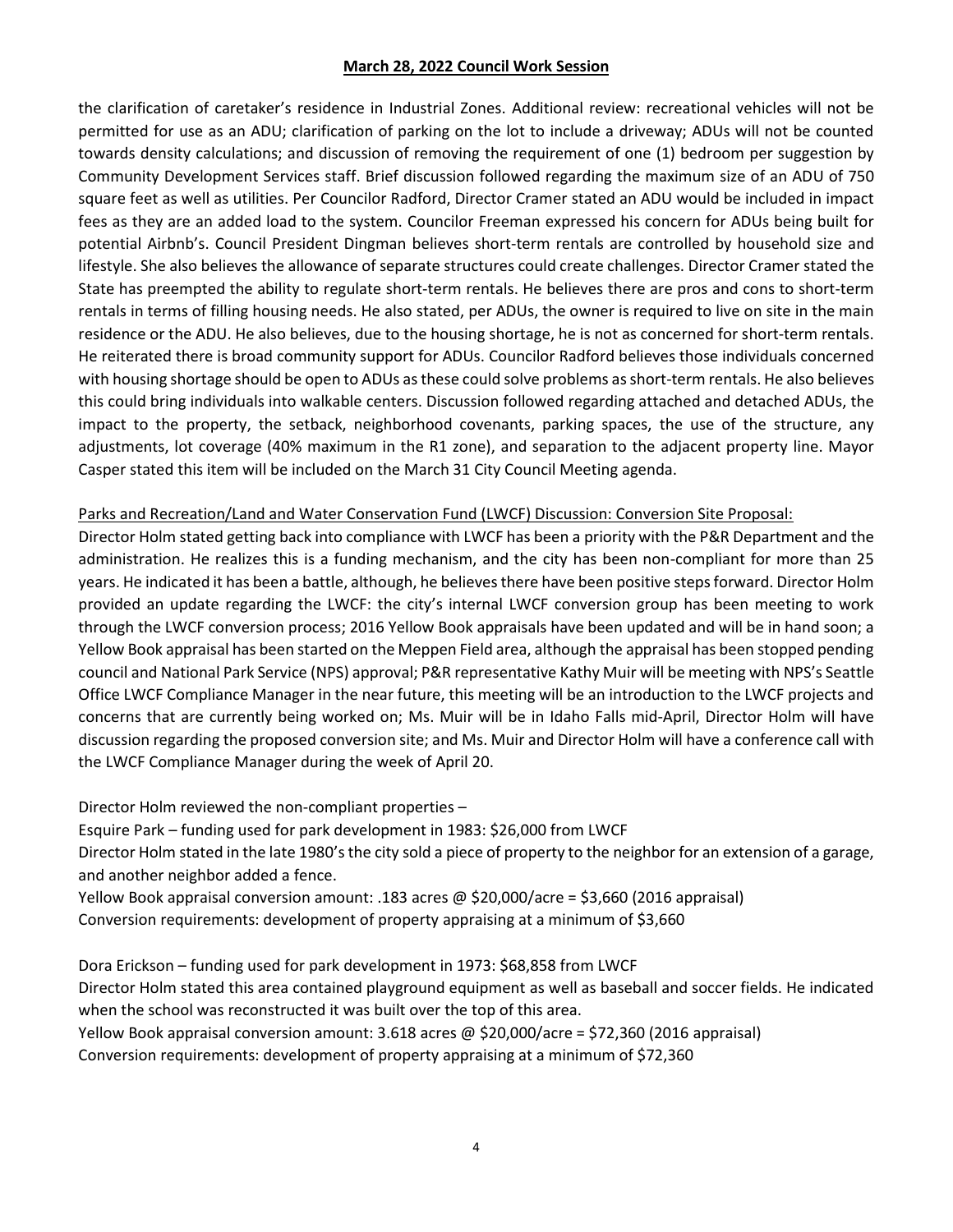Director Holm explained the equal fair market value, stating a Yellow Book appraisal must be done for conversion that will then give NPS the ability to approve or not to approve. He indicated the market value of conversions is approximately \$76,020 (2016 appraisal) in land development.

Director Holm stated the proposed conversion property is Meppen Field, which is just north of the College of Eastern Idaho (CEI) and is adjacent to a storm drainage pond and the eastside community garden. He indicated a previous proposal from CEI included a preference by the city to keep the community garden and adjacent property. However, Director Holm believes the conversion property in this location will need to be closer to 2.5 acres. Therefore, Director Holm stated another area, which is south of the community garden, is being looked at. He indicated this property would be a connection to the proposed canal trail system in 2024. He believes this property would be a good conversion piece due to the adjacent single-family housing that has no greenspace in the area. He presented a very rough conceptual design which could include many options. Director Holm stated he is hoping to move forward with minimal space as needed while getting into compliance with the LWCF. Per Councilor Freeman, Director Holm stated mitigation is an old term, it is now all considered conversion. He also stated the property could not have been previously designated as park property, which this is not. Following brief comments, there were no concerns by the council.

# Police Department/Review: Crime Statistics and Data:

Mayor Casper stated there are trends with crime and hiring that needs to be discussed prior to budget discussions. She noted a recent article that indicated the city was high ranking in crimes. Captain Squires reviewed the following with general discussion throughout:

Group A – Person Crimes for the previous five (5) years

- +15% Overall
- +20% Aggravated Battery (doubled from 2019 to 2020)
- +40% Assault
- +10% Sex Crimes (+22% 2020 to 2021)

Group A – Person Crimes Clearance Rates for the previous five (5) years for Cleared, Active, Inactive (investigation closed but remains unsolved), and Unfounded (false report/a crime did not occur).

Other Crime Categories for the previous five (5) years –

- -16% Group A Property
- -17% Group A Society (+17% overall one (1) year, Weapons Violations +58%)
- -33% Group B (Quality of Life crimes) (+13% overall one (1) year)

Captain Squires stated these groups are officer self-initiated/officer availability/unassigned time. He noted the use of Narcan is becoming a daily occurrence for overdoses.

IFPD Calls for Service for the previous five (5) years –

Captain Squires stated there is a 5% increase in incidents/calls for service (this does not include false calls), and a 25% increase in 911 calls. It was noted there was an increase of calls during Coronavirus (COVID-19).

Traffic for the previous five (5) years for Vehicle Collisions (includes four (4) traffic fatalities), Traffic Stops, and Driving Under the Influence (DUI) Arrests.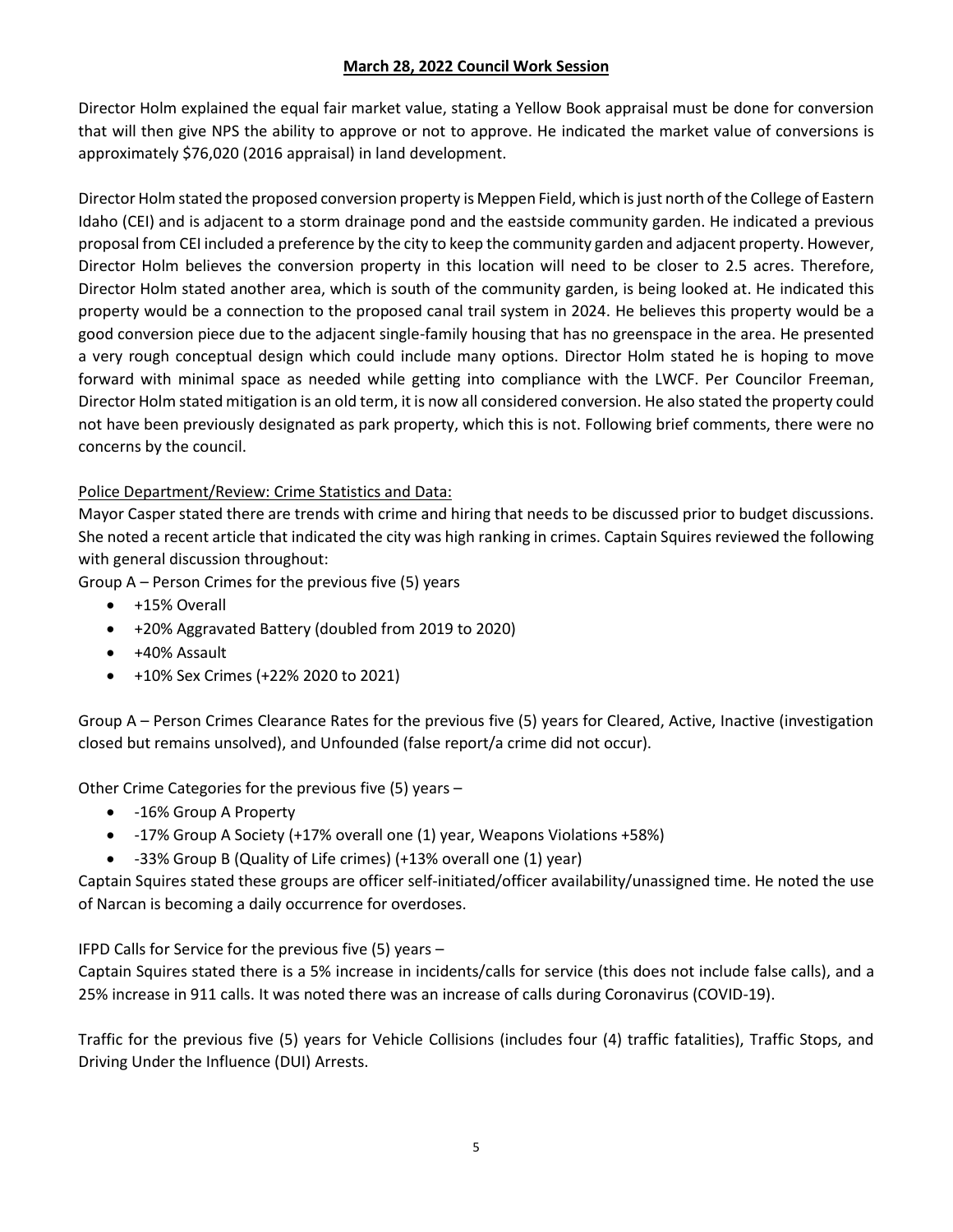Captain Squires stated it's difficult to balance the traffic enforcement with other calls. He noted there are four (4) traffic officers although there must be a priority on 911 calls. He believes the IFPD is doing the best they can. He also noted there are several hit-and-run calls.

Other for the previous five (5) years –

- Mental Health Incidents, +32% increase
- 2017 Arrests in 2021, -25% (+17% one (1) year)

Captain Squires believes there is better follow-up of mental health cases with the Crisis Intervention Teams (CIT) Detective, although there is still an increase. General comments followed.

Mayor Casper believes there may be inconsistencies in State-wide reporting. Captain Tisdale agrees there may be nuances, although, he stated the Federal Bureau of Investigation (FBI) sets a standard/mechanism for reporting certain crimes.

# Police Department/2022 Idaho Falls Police Department (IFPD) Staffing Outlook:

Captain Squires stated in the Patrol Division there are nine (9) vacant non-deployable positions, six (6) more officers are under administrative review and/or are undeployable, and three (3) officers are injured, which amounts to approximately 27-30% of authorized sworn patrolmen. He also stated he is aware of three (3) potential retirements, and three (3) officers have accepted positions in other departments. He is not aware of this low number of deployable officers since the early 1990's. He believes if the departures continue this will force the IFPD to prioritize in ways they don't want, and potentially cutting services. Captain Tisdale stated there are three (3) lateral officers in the hiring process noting two (2) of these officers may not get hired, and there are no other applicants for lateral positions. He also stated there are currently 25 individuals signed up for entry-level officer testing. He indicated it typically takes approximately 40 entry-level applicants to equal one (1) hired officer, and two (2) hired officers are needed for one (1) deployable officer. Captain Tisdale stated large agencies are sending recruiting teams across the country and are offering bonusesincluding recruiting bonuses, moving expenses, wage increases, incremental wage increases, paying entire pensions, different pay scales, paying benefit packages, and housing reimbursement (Captain Tisdale noted applicants are withdrawing due the housing shortage). He noted two (2) officers (one (1) was lateral, one (1) was entry-level) were recently hired. Per Councilor Radford, Captain Tisdale stated the city has an in-house academy. Captain Tisdale stated the quality of control has not changed for the IFPD. He reviewed the steps the IFPD is taking to hire officers, stating the process has been reduced from 130 days to 90 days. Mayor Casper noted there are 98 sworn authorized officers with only 75-78 officers anticipated by year end. She stated a lengthy discussion will occur on April 8 regarding recruitment retention city-wide.

# Public Works/Review: Law Enforcement Complex (LEC) Bid:

Director Fredericksen recognized Assistant Public Works Director Chris Canfield for his work on this item. He stated bids for the LEC opened on March 23. He indicated those bids came in just over 102% of the engineers estimate. He also stated two (2) bids were received – Valley Design and Construction (\$23,372,000.00) and Ormond Builders (\$23,847,576.00). He indicated Valley Design and Construction was the apparent low bidder at the time, however, the naming convention of their electrical contractor with the actual licensing did not match in the bid package, therefore, Valley Design and Construction was deemed non-responsive so the single bid from Ormond Builders will be recommended. Captain Tisdale explained Alternate 1 items, Director Fredericksen explained Unit Price 1 and 2. General comments followed regarding those companies that declined to bid. Per Councilor Freeman, Director Fredericksen stated Ormond Builders is a local company, and he believes Valley Design and Construction is out of Utah. Per Councilor Radford, Director Fredericksen explained the naming convention discrepancy. Director Fredericksen stated construction costs submitted in September 2021 are in-line of anticipated costs. He also stated